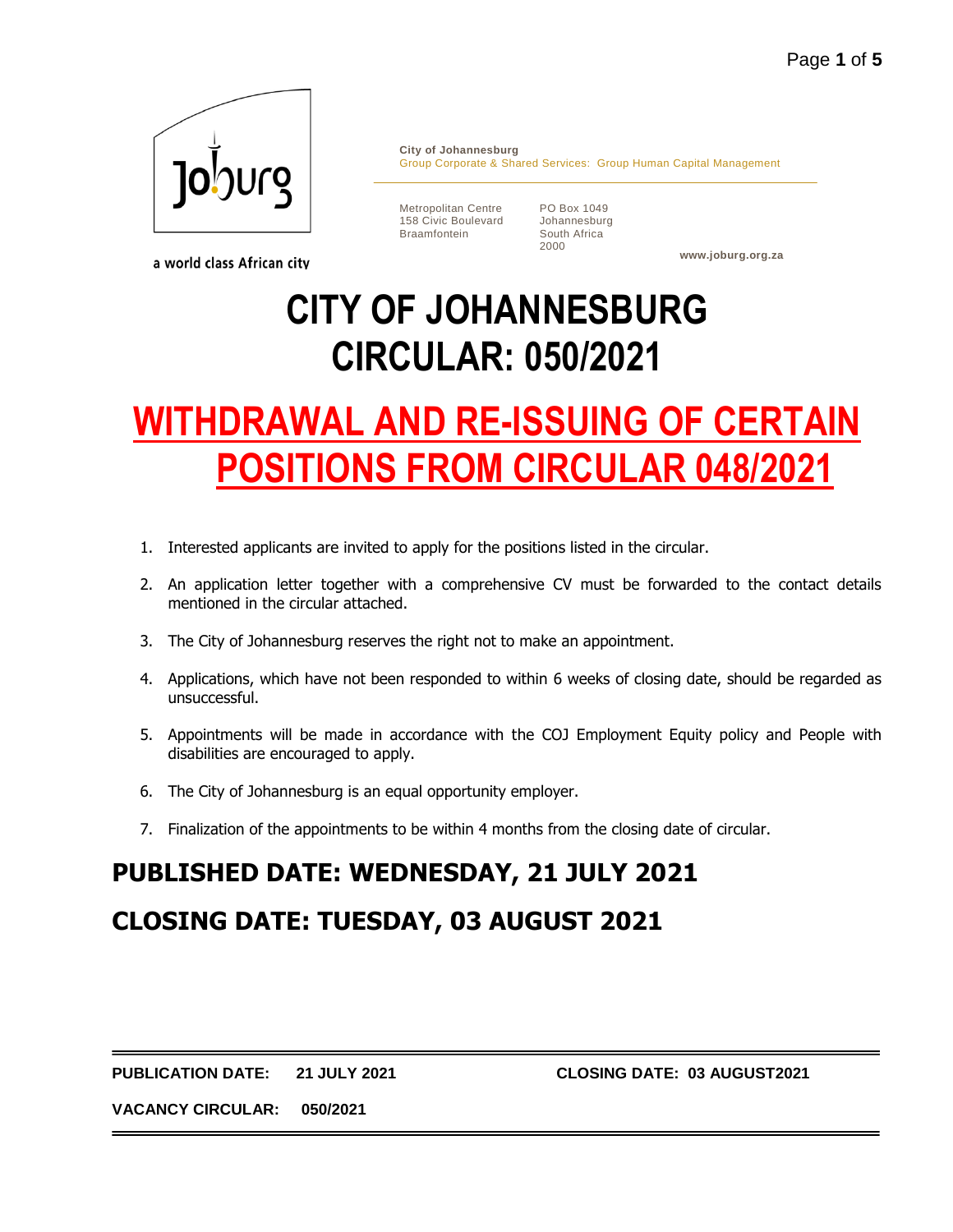# **PERMANENT POSITIONS WITHDRAWAL AND RE-ISSUING OF CERTAIN POSITIONS FROM CIRCULAR 048/2021**

## **This Vacancy is open to External Applicants AND Employees of the City of Johannesburg**

*1.* **Department:** Legislature **Branch: Legislative and Oversight Designation: Messenger Salary Range:** R10 553.63 pm (basic salary excluding benefits)

#### **Appointment Requirements**

- Grade 10;
- 1 year's experience

**Primary Function**: Pick up and deliver documents and parcels/packages for Council and Committee Services section so that items reach their destination within the stipulated time.

**Key Performance Areas:** Ensure Councilors and Officials receive documents in time. Accurate record of deliveries is kept. Provide office assistance.

**Leading Competencies:** Basic duties of the post.

**Core Competencies:** Ability to work within the team. Ability to communicate well.

*This is an employment equity targeted position and preference will be given to Colored/Indian/White Males, African/Colored/Indian/White Females, CoJ Interns, including People with Disabilities.*

**Contact Person**: Sharon Gardner/Violet Sidaki **Tel No: (**011) 407 6294/6814 **Workplace:** Metro Centre

All applications will be through the website using this link:

Legislature\_Messenger: [https://share.hsforms.com/1li6nJfEPTtOVpOIH\\_OjfNw469tl](https://share.hsforms.com/1li6nJfEPTtOVpOIH_OjfNw469tl)

Or visit [www.joburg.org.za](http://www.joburg.org.za/) and click on Vacancies.

#### **PUBLICATION DATE: 21 JULY 2021 CLOSING DATE: 03 AUGUST2021**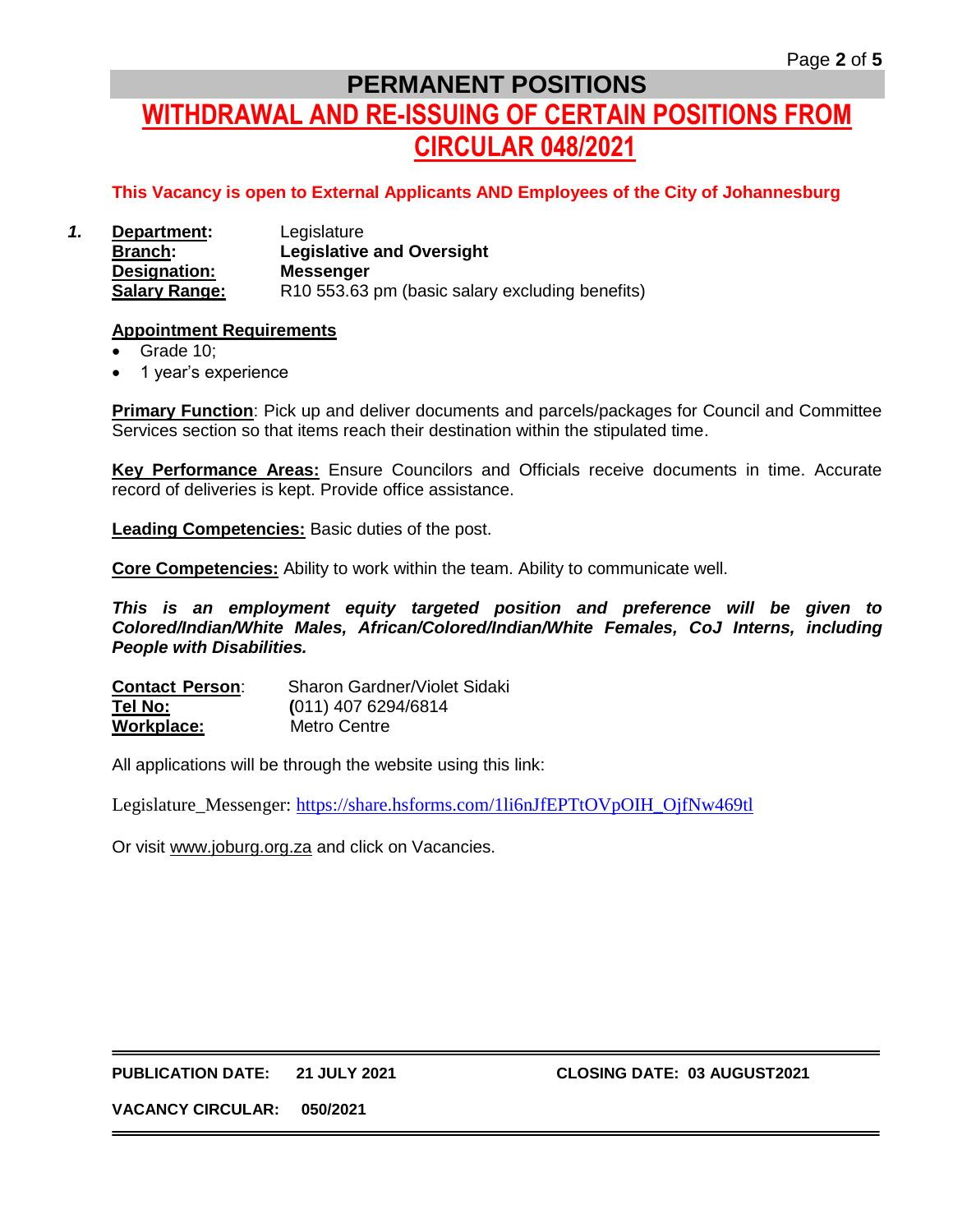| 2. | Department:          | Legislature                                     |
|----|----------------------|-------------------------------------------------|
|    | <b>Branch:</b>       | <b>Legislative and Oversight</b>                |
|    | Designation:         | <b>Administration Assistant</b>                 |
|    | <b>Salary Range:</b> | R15 130.73 pm (basic salary excluding benefits) |

### **Appointment Requirements**

- Matric/Grade 12 (NQF level 4)
- 1 year's experience

**Primary Function**: To provide efficient and effective administration support so that all Council & Committee document are processed, and printed documents are received. Provide assistance with electronic equipment in council chamber and distribution photocopy of documents during council and committee meetings.

**Key Performance Areas:** Provide administration support for Council & 18 Section 79 committees meetings. Provide Logistical support. Record keeping of council and committee documents. Assist in queries from departments regarding decisions and submissions of items in agendas.

**Leading Competencies:** Basic duties of the post.

**Core Competencies:** Ability to communicate well. Ability to work within the team.

. *This is an employment equity targeted position and preference will be given to African/Colored/Indian/White Males, African/Indian/White Females, CoJ Interns, including People with Disabilities.*

| <b>Contact Person:</b> | Sharon Gardner/Violet Sidaki |
|------------------------|------------------------------|
| Tel No:                | $(011)$ 407 6294/6814        |
| Workplace:             | Metro Centre                 |

All applications will be through the website using this link:

Legislature\_Administration Assistant: [https://share.hsforms.com/1HxAxUBcCRJCl5-\\_UNg7kSw469tl](https://share.hsforms.com/1HxAxUBcCRJCl5-_UNg7kSw469tl)

Or visit [www.joburg.org.za](http://www.joburg.org.za/) and click on Vacancies.

**PUBLICATION DATE: 21 JULY 2021 CLOSING DATE: 03 AUGUST2021**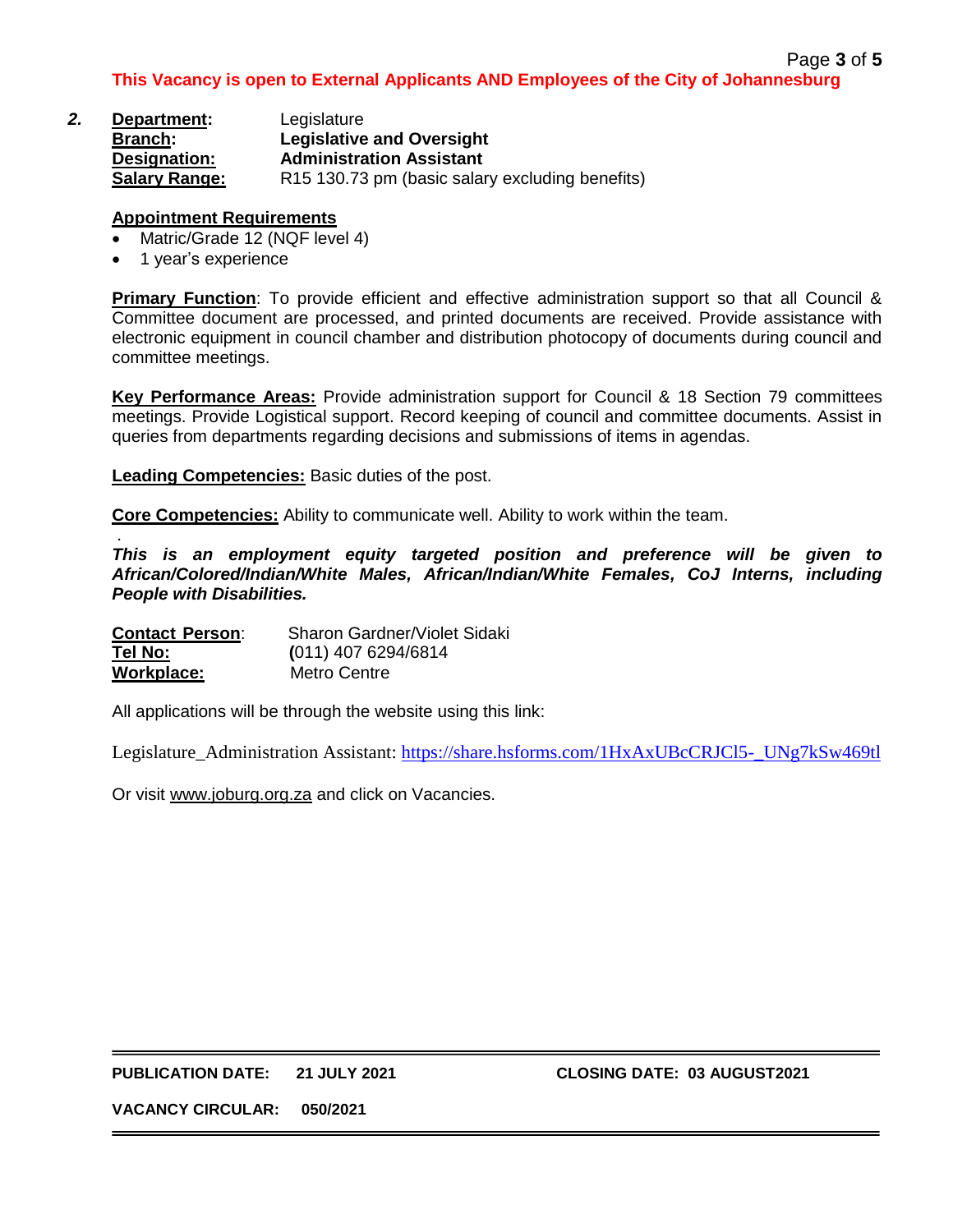| З. | Department:          | Legislature                                     |
|----|----------------------|-------------------------------------------------|
|    | <b>Branch:</b>       | <b>Legislative and Oversight</b>                |
|    | Designation:         | <b>Senior Secretary</b>                         |
|    | <b>Salary Range:</b> | R17 002.07 pm (basic salary excluding benefits) |

### **Appointment Requirements**

- Matric certificate
- Secretarial certificate (NQF Level 4) or any other relevant or equivalent qualification and experience
- Minimum 1 year's related work experience

**Primary Function**: Provide administrative and secretarial support services to the Deputy Director: Council & Committees so that efficient and effective administration is provided within the required policies and procedures.

**Key Performance Areas:** Provide general office administration to the Deputy Director and Councill & Committee Sub Directorate. Provide administrative support to the Unit. Manage documents in the Office of the Deputy Director

**Leading Competencies:** Good Governance.

**Core Competencies:** Computer Literacy (Microsoft Word and Excel). Good communication. Ability to prioritise and plan effectively. Time management. Coordinating

*This is an employment equity targeted position and preference will be given to African/Colored/Indian/White Males, African/Indian/White Females, including People with Disabilities.*

| <b>Contact Person:</b> | Sharon Gardner/Violet Sidaki |
|------------------------|------------------------------|
| Tel No:                | $(011)$ 407 6294/6814        |
| Workplace:             | Metro Centre                 |

All applications will be through the website using this link:

Legislature\_Senior Secretary: [https://share.hsforms.com/1-zqULAzTSlKg8Wuo\\_CAI0A469tl](https://share.hsforms.com/1-zqULAzTSlKg8Wuo_CAI0A469tl)

Or visit [www.joburg.org.za](http://www.joburg.org.za/) and click on Vacancies.

## **PUBLICATION DATE: 21 JULY 2021 CLOSING DATE: 03 AUGUST2021**